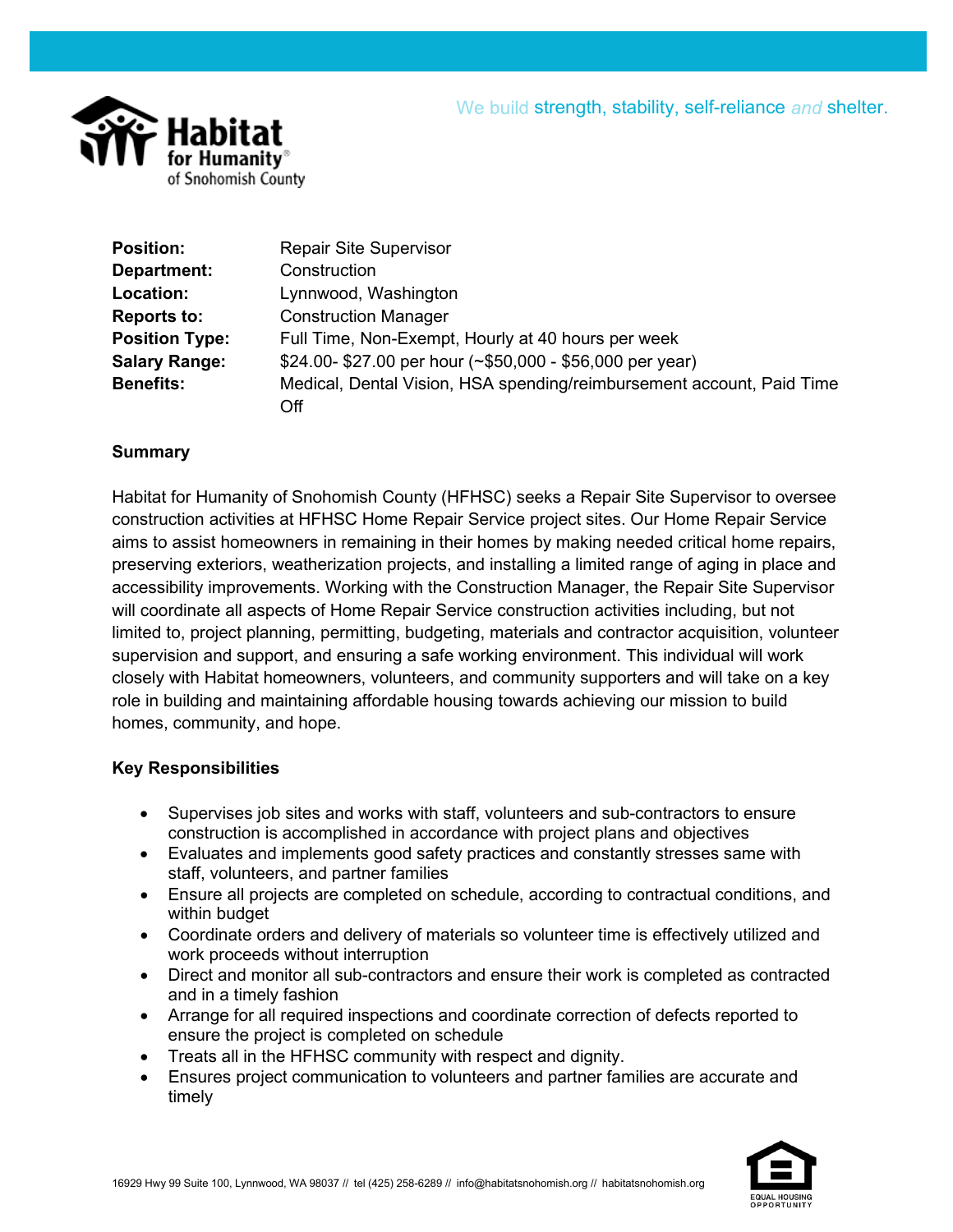



- Help create meaningful build experiences for volunteers and partner families
- Build and maintain community of licensed professionals needed to successfully complete projects
- Other responsibilities as assigned by the Construction Manager

# **Essential Qualifications**

- Have a passion for building and repairing homes and sharing that with others in helping the Snohomish County community
- High school degree or equivalent
- At least five years of experience as a home builder or contractor, or additional experience working for one in various phases of home building project management
- At least three years of supervisory experience preferred
- Experience working with volunteers preferred
- Extensive knowledge of building and repairing homes, from planning through completion
- Extensive knowledge of tools, supplies and materials involved in the home building process
- Ability to forecast and track costs, keeping projects on budget
- Excellent verbal and written communication, and personal interaction skills
- Ability to quide and teach others
- Ability to form and maintain strong, productive relationships with people from a variety of organizations and backgrounds
- Ability to be a member of a team, leading within the scope of the position and contributing whenever possible
- Basic computer skills with MS Office applications
- A personal vehicle for business use, with insurance and an acceptable driving record
- Background check required.

# **Physical Demands**

Work is often done outdoors on construction sites, in non-air-conditioned spaces, in various types of weather. Work is physically demanding and requires significant attention to safety and work methods to be done effectively. To successfully perform the essential duties of this position, an individual must be able stand for long periods of time and walk throughout the day. This position requires individuals to use arms, legs, and moving of the whole body, doing climbing, lifting, walking, stooping, pushing, pulling, and handling materials. Individuals must be able to visually inspect materials, lift and carry up to 50 pounds on occasion, and operate heavy equipment and hand and power tools. Travel requirements include regular site visits and collecting materials required for build. Regular attendance is an essential function of the job.